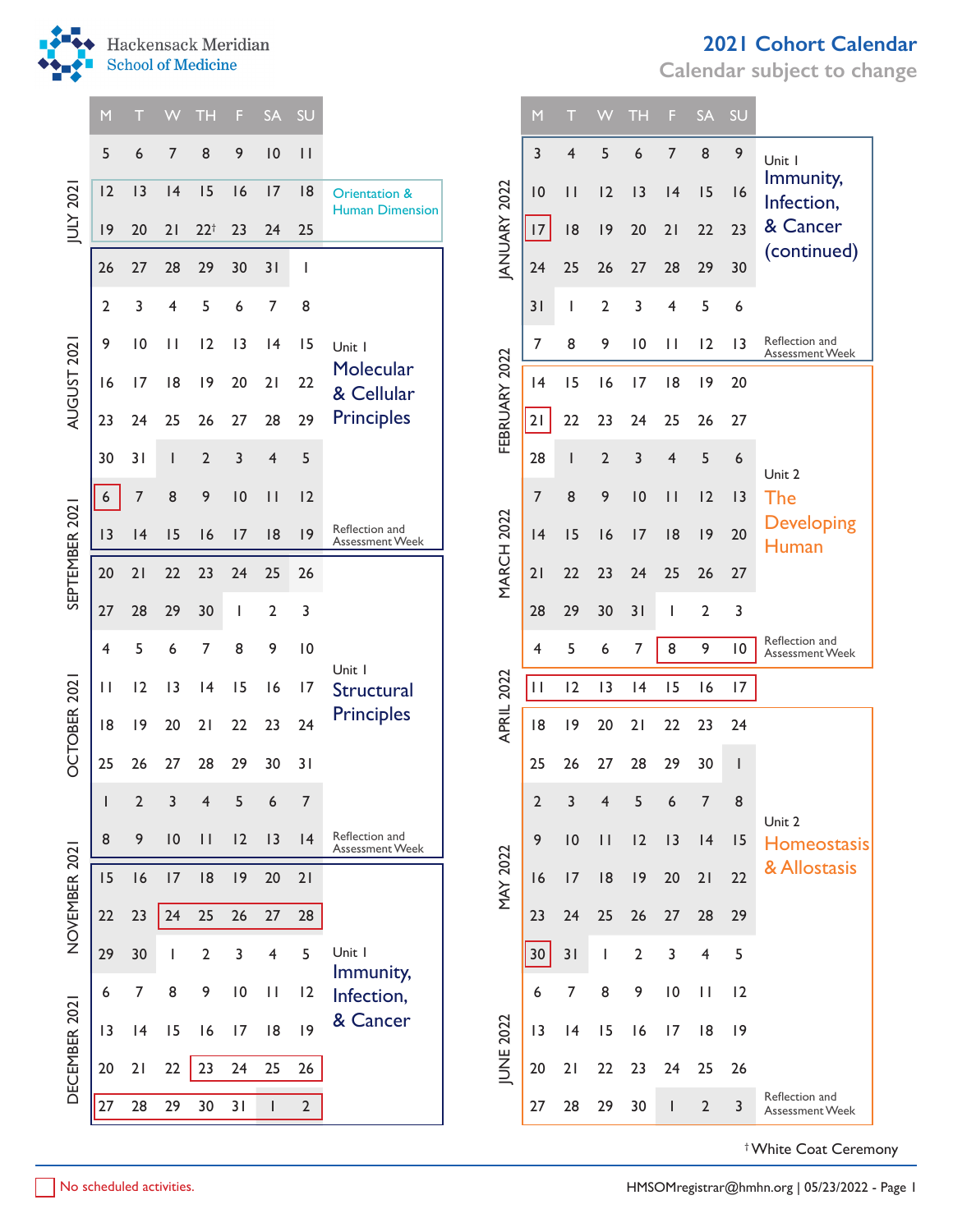

**Calendar subject to change**



|                | M               |                | W                        | <b>TH</b>       | F.             | <b>SA</b>       | <b>SU</b>                           |                                                                               |                   | M              |                | W               | TH.            | F.              | <b>SA</b>       | <b>SU</b>                                     |                             |                                                                                                                                                                       |
|----------------|-----------------|----------------|--------------------------|-----------------|----------------|-----------------|-------------------------------------|-------------------------------------------------------------------------------|-------------------|----------------|----------------|-----------------|----------------|-----------------|-----------------|-----------------------------------------------|-----------------------------|-----------------------------------------------------------------------------------------------------------------------------------------------------------------------|
|                | 4               | 5              | 6                        | $7\overline{ }$ | 8              | 9               | $\overline{\mathsf{I}}\,\mathsf{O}$ |                                                                               |                   | $\overline{2}$ | 3              | 4               | 5              | 6               | 7               | 8                                             |                             |                                                                                                                                                                       |
| 2022           | $\vert \vert$   | 12             | 3                        | 4               | 15             | 16              | 17                                  |                                                                               |                   | 9              | 10             | $\vert \vert$   | 12             | 3               | 4               | 15                                            | <b>Block</b><br>(12/5       | 22/23)<br>22/23)<br>Block B (1/23/23 - 3/5/23)<br><b>Block C</b><br>$(3/6/23 - 4/16/23)$<br>Block D (4<br>/ 17/23 - 5/28/23)<br><b>Block E</b><br>(5/29/23 - 7/16/23) |
| knl            | 8               | 9              | 20                       | 21              | $22\,$         | 23              | 24                                  |                                                                               | ANUARY 2023       | 16             | 17             | 8               | 9              | 20              | 21              | 22                                            |                             |                                                                                                                                                                       |
|                | 25              | 26             | 27                       | 28              | 29             | 30              | 31                                  |                                                                               |                   | 23             | 24             | 25              | 26             | 27              | 28              | 29                                            | continued<br>22-2/5/23)     |                                                                                                                                                                       |
|                | J.              | $\overline{2}$ | 3                        | 4               | 5              | 6               | 7                                   | Unit 3                                                                        |                   | 30             | 31             |                 | 2              | 3               | 4               | 5                                             |                             |                                                                                                                                                                       |
| 2022           | 8               | 9              | $\overline{10}$          | $\mathbf{H}$    | 12             | 3               | 4                                   | Nutrition,<br>Metabolism,                                                     |                   | 6              | 7              | 8               | 9              | $\overline{10}$ | $\mathbf{H}$    | 12                                            |                             |                                                                                                                                                                       |
|                | 15              | 16             | 17                       | 8               | 9              | 20              | 21                                  | & Digestion                                                                   | FEBRUARY 2023     | 13             | 4              | 15              | 16             | 17              | 8               | 9                                             |                             |                                                                                                                                                                       |
| <b>AUGUST</b>  | 22              | 23             | 24                       | 25              | 26             | 27              | 28                                  |                                                                               |                   | 20             | 21             | 22              | 23             | 24              | 25              | 26                                            |                             |                                                                                                                                                                       |
|                | 29              | 30             | 31                       |                 | $\overline{2}$ | 3               | 4                                   |                                                                               |                   | 27             | 28             |                 | $\overline{2}$ | 3               | 4               | 5                                             |                             |                                                                                                                                                                       |
|                | 5               | 6              | $\overline{7}$           | 8               | 9              | $\overline{10}$ | $\vert \ \vert$                     | Reflection and<br>Assessment Week                                             |                   | 6              | $\overline{7}$ | 8               | 9              | $\overline{10}$ | $\vert \ \vert$ | 12                                            | Block 2 (2/6/23 - 4/2/23)   |                                                                                                                                                                       |
| SEPTEMBER 2022 | 12              | 3              | 4                        | 15              | 16             | 17              | 8                                   |                                                                               | <b>MARCH 2023</b> | 3              | 4              | 15              | 16             | 17              | 8               | 9                                             |                             |                                                                                                                                                                       |
|                | 9               | 20             | 21                       | 22              | 23             | 24              | 25                                  |                                                                               |                   | $20\,$         | 21             | 22              | 23             | 24              | 25              | 26                                            |                             |                                                                                                                                                                       |
|                | 26              | 27             | 28                       | 29              | 30             | I.              | 2                                   | Unit 3                                                                        |                   | 27             | 28             | 29              | 30             | 31              | J.              | 2                                             |                             |                                                                                                                                                                       |
|                | 3               | 4              | 5                        | 6               | 7              | 8               | 9                                   | Neurosciences                                                                 |                   | 3              | 4              | 5               | 6              | $\overline{7}$  | 8               | 9                                             |                             |                                                                                                                                                                       |
|                | $\overline{10}$ | $\mathbf{H}$   | 12                       | 13              | 4              | 15              | 16                                  | & Behavior                                                                    | APRIL 2023        | $\, 10$        | $\mathbf{H}$   | 12              | 3              | 4               | 15              | 16                                            |                             |                                                                                                                                                                       |
| OCTOBER 2022   | 17              | 8              | 9                        | 20              | 21             | 22              | 23                                  |                                                                               |                   | 17             | 8              | 9               | 20             | 21              | 22              | 23                                            | <b>Block 3 (4/3/23</b>      |                                                                                                                                                                       |
|                | 24              | 25             | 26                       | 27              | 28             | 29              | 30                                  |                                                                               |                   | 24             | 25             | 26              | 27             | 28              | 29              | 30                                            |                             |                                                                                                                                                                       |
|                | 31              |                | $\overline{2}$           | 3               | 4              | 5               | 6                                   | Reflection and<br>Assessment Week                                             |                   |                | $\overline{2}$ | 3               | 4              | 5               | 6               | $\overline{7}$                                | 5/28/23)                    |                                                                                                                                                                       |
|                | $\overline{7}$  | 8              | 9                        | 10              | $\vert \vert$  | 12              | 3                                   | <b>START OF</b><br><b>Clerkship Year</b>                                      |                   | 8              | 9              | $\overline{10}$ | $\vert \vert$  | 12              | 3               | 4                                             |                             |                                                                                                                                                                       |
|                | 4               | 15             | 16                       | 17              | 8              | 9               | 20                                  |                                                                               | <b>MAY 2023</b>   | 15             | 16             | 17              | 8              | 9               | 20              | 21                                            |                             |                                                                                                                                                                       |
| NOVEMBER 2022  | 21              | 22             | 23                       | 24              | 25             | 26              | 27                                  | Transitional Clerkship                                                        |                   | $22$           | 23             | 24              | 25             | 26              | 27              | 28                                            |                             |                                                                                                                                                                       |
|                | 28              | 29             | 30                       |                 | $\overline{2}$ | 3               | $\overline{\mathbf{4}}$             |                                                                               |                   | 29             | 30             | 31              |                | $\overline{2}$  | 3               | 4                                             |                             |                                                                                                                                                                       |
|                | 5               | 6              | 7                        | 8               | 9              | $\overline{10}$ | $\mathbf{H}$                        |                                                                               |                   | 5              | 6              | 7               | 8              | 9               | $\overline{10}$ | $\mathbf{H}$                                  |                             |                                                                                                                                                                       |
|                | 12              | 13             | 4                        | 15              | 16             | 17              | 8                                   | Block  <br> 2/5/22-2/5/23)<br>  Βlock A<br>2/5/22-1/22/23)<br>2/5/22-1/22/23) | JUNE 2023         | 12             | 13             | 4               | 15             | 16              | 17              | 8                                             |                             |                                                                                                                                                                       |
| DECEMBER 2022  | 9               | 20             | 21                       | 22              | 23             | 24              | 25                                  |                                                                               |                   | 9              | 20             | 21              | 22             | 23              | 24              | 25                                            | Block 4 (5/29/23 - 7/30/23) |                                                                                                                                                                       |
|                | 26              | 27             | 28                       | 29              | 30             | 31              | $\mathbf{L}$                        |                                                                               |                   | 26             | 27             | 28              | 29             | 30              | J.              | $\overline{2}$                                |                             |                                                                                                                                                                       |
|                |                 |                | No scheduled activities. |                 |                |                 |                                     |                                                                               |                   |                |                |                 |                |                 |                 | HMSOMregistrar@hmhn.org   05/23/2022 - Page 2 |                             |                                                                                                                                                                       |

|                     | M               | T                       |                          | ТH                                                                                                                                                                                                                                                                                                                                                                               | F               | <b>SA</b>       | SU                      |                             |                 |
|---------------------|-----------------|-------------------------|--------------------------|----------------------------------------------------------------------------------------------------------------------------------------------------------------------------------------------------------------------------------------------------------------------------------------------------------------------------------------------------------------------------------|-----------------|-----------------|-------------------------|-----------------------------|-----------------|
|                     | $\overline{2}$  | 3                       | 4                        | 5                                                                                                                                                                                                                                                                                                                                                                                | 6               | 7               | 8                       |                             |                 |
|                     | 9               | $\overline{10}$         | $\mathsf{I}$             | 2                                                                                                                                                                                                                                                                                                                                                                                | 3               | 4               | 15                      | Block                       |                 |
| <b>IANUARY 2023</b> | 16              | 17                      | 18                       | 19                                                                                                                                                                                                                                                                                                                                                                               | 20              | 21              | 22                      |                             |                 |
|                     | 23              | 24                      | 25                       | 26                                                                                                                                                                                                                                                                                                                                                                               | 27              | 28              | 29                      | continued<br>(5/23)         |                 |
|                     | 30              | 31                      | I                        | $\overline{a}$                                                                                                                                                                                                                                                                                                                                                                   | 3               | 4               | 5                       |                             | Block B         |
|                     | 6               | 7                       | 8                        | 9                                                                                                                                                                                                                                                                                                                                                                                | 10              | П               | 2                       |                             |                 |
| FEBRUARY 2023       | 3               | 4                       | 15                       | 16                                                                                                                                                                                                                                                                                                                                                                               | 17              | 18              | 19                      |                             |                 |
|                     | 20              | $\overline{2}$          | 22                       | 23                                                                                                                                                                                                                                                                                                                                                                               | 24              | 25              | 26                      |                             |                 |
|                     | 27              | 28                      | $\overline{\phantom{a}}$ | $\overline{2}$                                                                                                                                                                                                                                                                                                                                                                   | 3               | 4               | 5                       | Block 2 (2/6/23 - 4/2/23)   |                 |
|                     | 6               | 7                       | 8                        | 9                                                                                                                                                                                                                                                                                                                                                                                | $\overline{10}$ | $\mathsf{I}$    | 2                       |                             |                 |
| <b>MARCH 2023</b>   | 3               | 4                       | 15                       | 16                                                                                                                                                                                                                                                                                                                                                                               | 17              | 18              | 9                       |                             | <b>Block C</b>  |
|                     | 20              | 21                      | 22                       | 23                                                                                                                                                                                                                                                                                                                                                                               | 24              | 25              | 26                      |                             |                 |
|                     | 27              | 28                      | 29                       | 30                                                                                                                                                                                                                                                                                                                                                                               | 31              | I               | $\overline{2}$          |                             |                 |
|                     | 3               | 4                       | 5                        | 6                                                                                                                                                                                                                                                                                                                                                                                | 7               | 8               | 9                       |                             |                 |
| APRIL 2023          | $\overline{10}$ | П                       | 2                        | 3                                                                                                                                                                                                                                                                                                                                                                                | 4               | 15              | 16                      |                             |                 |
|                     | $\overline{17}$ | 18                      | 19                       | 20                                                                                                                                                                                                                                                                                                                                                                               | 21              | 22              | 23                      | Block 3 (4/3/23             | <u>Block</u>    |
|                     | 24              | 25                      | 26                       | 27                                                                                                                                                                                                                                                                                                                                                                               | 28              | 29              | 30                      |                             |                 |
|                     | I               | $\overline{\mathbf{c}}$ | 3                        | 4                                                                                                                                                                                                                                                                                                                                                                                | 5               | 6               | 7                       |                             |                 |
|                     | 8               | 9                       | $\overline{10}$          | П                                                                                                                                                                                                                                                                                                                                                                                | 2               | 3               | 4                       |                             |                 |
|                     | 15              | 16                      | 7                        | 18                                                                                                                                                                                                                                                                                                                                                                               | 9               | 20              | 21                      |                             |                 |
| <b>MAY 2023</b>     | 22              | 23                      | 24                       | 25                                                                                                                                                                                                                                                                                                                                                                               | 26              | 27              | 28                      |                             |                 |
|                     | 29              | 30                      | 31                       | $\begin{array}{c} \rule{0pt}{2.5ex} \rule{0pt}{2.5ex} \rule{0pt}{2.5ex} \rule{0pt}{2.5ex} \rule{0pt}{2.5ex} \rule{0pt}{2.5ex} \rule{0pt}{2.5ex} \rule{0pt}{2.5ex} \rule{0pt}{2.5ex} \rule{0pt}{2.5ex} \rule{0pt}{2.5ex} \rule{0pt}{2.5ex} \rule{0pt}{2.5ex} \rule{0pt}{2.5ex} \rule{0pt}{2.5ex} \rule{0pt}{2.5ex} \rule{0pt}{2.5ex} \rule{0pt}{2.5ex} \rule{0pt}{2.5ex} \rule{0$ | $\overline{2}$  | 3               | $\overline{\mathbf{4}}$ |                             |                 |
|                     | 5               | 6                       | $\overline{7}$           | 8                                                                                                                                                                                                                                                                                                                                                                                | 9               | $\overline{10}$ | П                       |                             | Block E (5/29/2 |
|                     | 2               | $\overline{1}$          | 4                        | 15                                                                                                                                                                                                                                                                                                                                                                               | 6               | 7               | 18                      | Block 4 (5/29/23 - 7/30/23) |                 |
| JUNE 2023           | 9               | 20                      | 21                       | 22                                                                                                                                                                                                                                                                                                                                                                               | 23              | 24              | 25                      |                             |                 |
|                     | 26              | 27                      | 28                       | 29                                                                                                                                                                                                                                                                                                                                                                               | 30              | $\mathsf I$     | $\overline{\mathbf{c}}$ |                             |                 |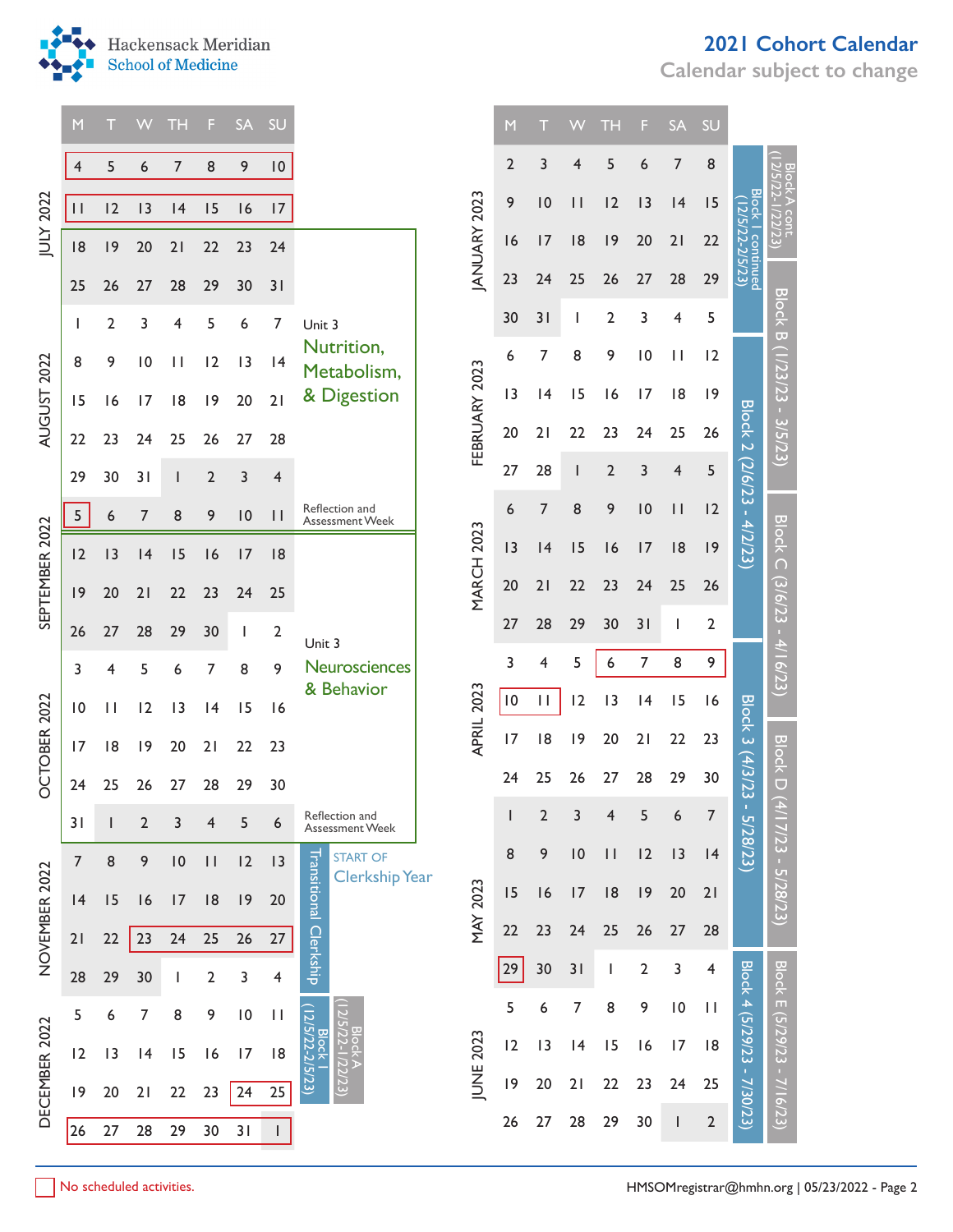

## **2021 Cohort Calendar**

**Calendar subject to change**

|                | M              | т               | VV           | <b>TH</b>       | F            | <b>SA</b>      | SU              |                                      |                              |               |                   | M             | т                       | w               | <b>TH</b>      | F  | <b>SA</b>       | SU                    |              |                |
|----------------|----------------|-----------------|--------------|-----------------|--------------|----------------|-----------------|--------------------------------------|------------------------------|---------------|-------------------|---------------|-------------------------|-----------------|----------------|----|-----------------|-----------------------|--------------|----------------|
|                | 3              | 4               | 5            | 6               | 7            | 8              | 9               |                                      |                              |               |                   |               | $\overline{2}$          | 3               | 4              | 5  | 6               | $\overline{7}$        | A            |                |
|                | 10             | $\vert \vert$   | 12           | 3               | 4            | 15             | 16              | Block 4 cont.<br>(5/29/23 - 7/30/23) | E<br>cont.                   |               | ANUARY 2024       | 8             | 9                       | 10              | $\vert \vert$  | 12 | 13              | 4                     |              |                |
| JULY 2023      | 17             | 8               | 9            | 20              | 21           | 22             | 23              |                                      |                              |               |                   | 15            | 16                      | 17              | 8              | 9  | 20              | 21                    | B            |                |
|                | 24             | 25              | 26           | 27              | 28           | 29             | 30              |                                      | Block F (7/17/23 - 8/27/23)  |               |                   | 22            | 23                      | 24              | 25             | 26 | 27              | 28                    |              |                |
|                | 31             | I               | 2            | 3               | 4            | 5              | 6               |                                      |                              |               |                   | 29            | 30                      | 31              | Ш              | 2  | 3               | 4                     |              |                |
|                | $\overline{7}$ | 8               | 9            | $\overline{10}$ | $\mathbf{H}$ | 12             | 3               |                                      |                              |               |                   | 5             | 6                       | 7               | 8              | 9  | $\overline{10}$ | $\mathbf{H}$          | C            |                |
|                | 4              | 15              | 16           | 17              | 8            | 9              | 20              | <b>Block 5</b>                       |                              |               |                   | 12            | 13                      | 4               | 15             | 16 | 17              | 8                     |              | $\overline{2}$ |
| AUGUST 2023    | 21             | 22              | 23           | 24              | 25           | 26             | 27              | (7/3 I /23                           |                              |               | FEBRUARY 2024     | 9             | 20                      | 21              | 22             | 23 | 24              | 25                    | D            |                |
|                | 28             | 29              | 30           | 31              |              | $\overline{2}$ | 3               |                                      |                              |               |                   | 26            | 27                      | 28              | 29             | I  | $\overline{2}$  | 3                     |              |                |
|                | 4              | 5               | 6            | 7               | 8            | 9              | 10              | $-9/24/23$                           | <b>Block G (8/28/23</b>      |               |                   | 4             | 5                       | 6               | 7              | 8  | 9               | 10                    | Ε            |                |
| SEPTEMBER 2023 | $\vert \vert$  | 2               | 3            | 4               | 15           | 16             | 17              |                                      |                              |               |                   | $\vert \vert$ | 12                      | 3               | 4              | 15 | 16              | 17                    |              | 3              |
|                | 8              | 9               | 20           | 21              | 22           | 23             | 24              |                                      | $\mathbf{r}_i$               |               | <b>MARCH 2024</b> | 8             | 9                       | 20              | 21             | 22 | 23              | 24                    | F            |                |
|                | 25             | 26              | 27           | 28              | 29           | 30             |                 |                                      | 10/8/23)                     |               |                   | 25            | 26                      | 27              | 28             | 29 | 30              | 31                    |              |                |
| OCTOBER 2023   | $\overline{2}$ | 3               | 4            | 5               | 6            | 7              | 8               | <b>Block 6</b>                       |                              |               |                   | I             | $\overline{2}$          | 3               | 4              | 5  | 6               | $\overline{7}$        | G            |                |
|                | 9              | $\overline{10}$ | $\mathbf{H}$ | 12              | 13           | 4              | 15              |                                      |                              |               |                   | 8             | 9                       | $\overline{10}$ | $\mathbf{H}$   | 12 | 3               | 4                     |              | 4              |
|                | 16             | 17              | 8            | 9               | 20           | 21             | 22              |                                      |                              |               |                   | 15            | 16                      | 17              | 8              | 9  | 20              | 21                    | Н            |                |
|                | 23             | 24              | 25           | 26              | 27           | 28             | 29              |                                      |                              |               | <b>APRIL 2024</b> | 22            | 23                      | 24              | 25             | 26 | 27              | 28                    |              |                |
|                | 30             | 31              |              | $\overline{2}$  | 3            | 4              | 5               | (9/25/23 - 11/19)                    | <b>Block H (10/9/23 - 11</b> |               |                   | 29            | 30                      | ı               | $\overline{2}$ | 3  | 4               | 5                     |              |                |
|                | 6              | $\overline{7}$  | 8            | 9               | 10           | $\vert \vert$  | 12              | (23)                                 | /19/23)                      |               |                   | 6             | $\overline{7}$          | 8               | 9              | 0  | $\vert \vert$   | 12                    |              | 5              |
|                | 3              | 4               | 15           | 16              | 17           | 8              | 9               |                                      |                              |               |                   | 3             | 4                       | 15              | 16             | 17 | 8               | 9                     |              |                |
| NOVEMBER 2023  | 20             | 21              | 22           | 23              | 24           | 25             | 26              |                                      |                              |               | MAY 2024          |               |                         |                 |                |    |                 |                       |              |                |
|                | 27             | 28              | 29           | 30              |              | 2              | 3               |                                      |                              |               |                   | $20$          | 21                      | $22\,$          | 23             | 24 | 25              | 26                    | K            |                |
|                | $\overline{4}$ | 5               | 6            | 7               | 8            | 9              | $\overline{10}$ |                                      | Study &                      | Step 1/Step 2 |                   | $27\,$        | 28                      | 29              | 30             | 31 | т.              | $\overline{2}$        |              |                |
|                | $\mathbf{H}$   | 12              | 13           | 4               | 15           | 16             | 17              |                                      | Vacation                     |               |                   | 3             | $\overline{\mathbf{4}}$ | 5               | $6*$           | 7  | 8               | 9                     | $\mathsf{A}$ |                |
|                | 8              | 9               | 20           | 21              | 22           | 23             | 24              |                                      |                              |               |                   | 10            | $\mathbf{H}$            | 12              | 3              | 4  | 15              | 16                    |              |                |
| DECEMBER 2023  | 25             | 26              | 27           | 28              | 29           | 30             | 31              |                                      |                              |               | <b>JUNE 2024</b>  | 17            | 8                       | 9               | 20             | 21 | 22              | 23                    | в            |                |
|                |                |                 |              |                 |              |                |                 |                                      |                              |               |                   | 24            | 25                      | 26              | 27             | 28 | 29              | 30                    |              |                |
|                |                |                 |              |                 |              |                |                 |                                      |                              |               |                   |               |                         |                 |                |    |                 | * Graduation ceremony |              |                |